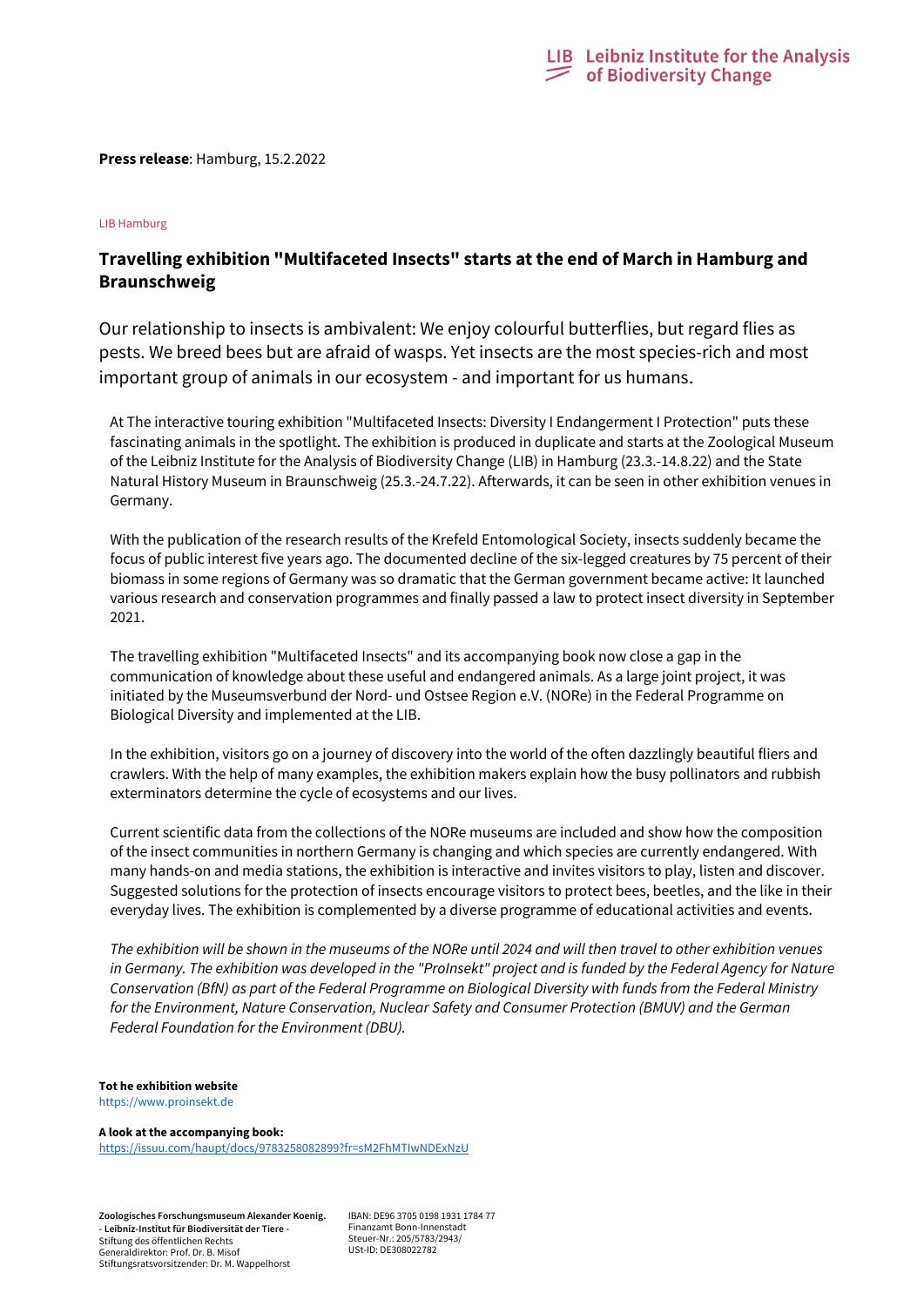

#### **Contact**

Leibniz Institute fort he Analysis of Biodiversity Change (LIB) Dr. Martin Husemann Head of the project "ProInsekt" & Curator Hemimetabola and Hymenoptera [m.husemann@leibniz-lib.de](mailto:m.husemann@leibniz-lib.de)

Frithjof Leopold Coordination oft he project "ProInsekt" [f.leopold@leibniz-lib.de](mailto:f.leopold@leibniz-lib.de)

**Press contact** Mareen Gerisch Press & Communication, Hamburg [m.gerisch@leibniz-lib.de](mailto:m.gerisch@leibniz-lib.de)

#### **About the LIB**

The Leibniz Institute for the Analysis of Biodiversity Change (LIB) is dedicated to the study of biodiversity and its change. Since 1 July 2021, our researchers have been working at two locations: the Zoological Research Museum Alexander Koenig in Bonn and the former Centrum für Naturkunde in Hamburg. The Director General is Prof. Dr Bernhard Misof, who heads the LIB across all locations.

#### **About the Leibniz-Association**

The Leibniz Association currently comprises 96 research institutes and scientific infrastructure facilities for research as well as three associate members. The orientation of the Leibniz institutes ranges from the natural sciences, engineering and environmental sciences to economics, social sciences, spatial sciences and the humanities. Leibniz Institutes work strategically and thematically on issues of importance to society as a whole The Federal Government and the Länder therefore jointly fund the institutes of the Leibniz Association.



Caption: "Multifaceted Insects: Diversity I Endangerment I Protection" starts in Hamburg and Braunschweig. Copyright: © Alberto Ghizzi Panizza